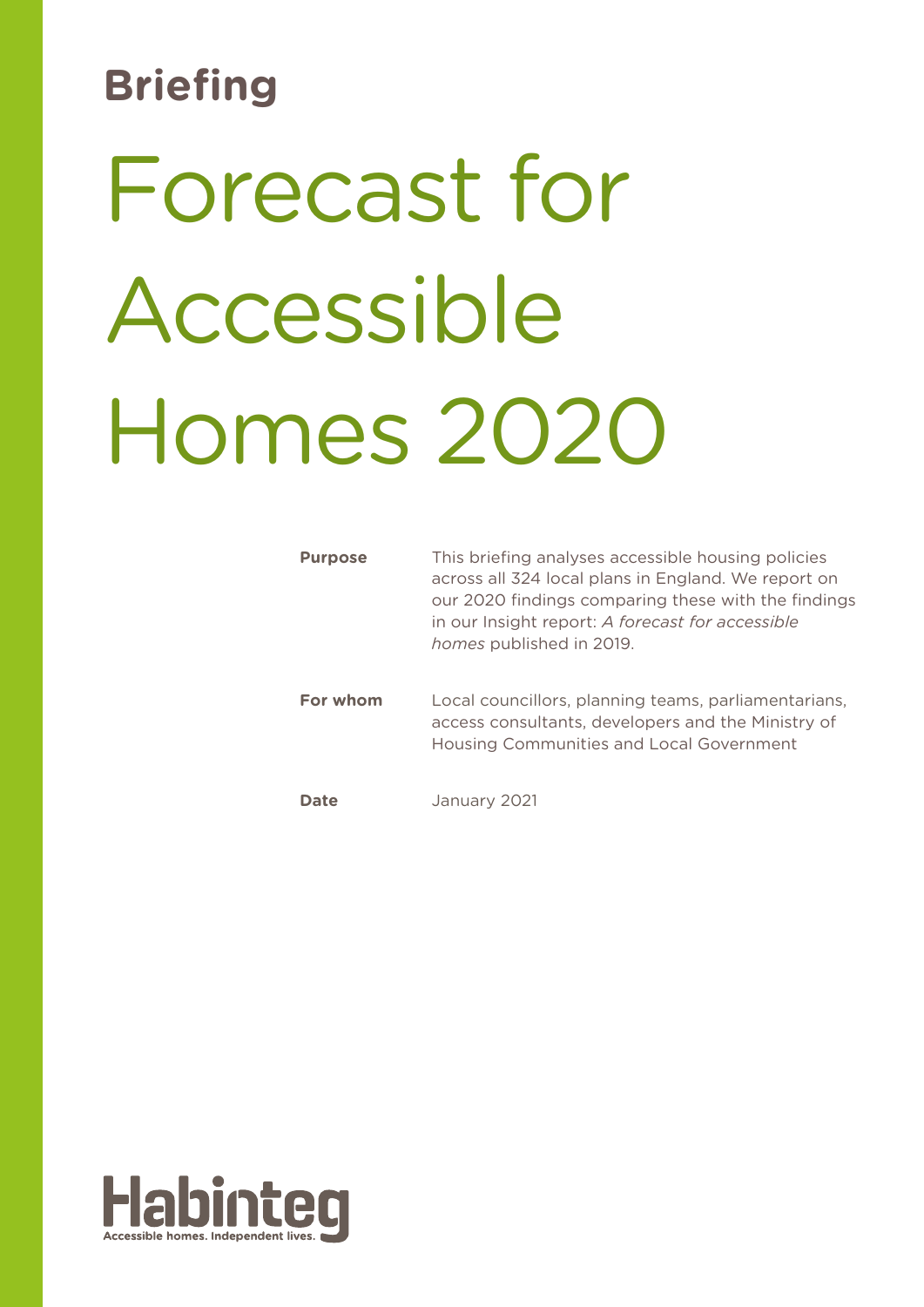Research authored by Habinteg's policy and communications team:

**Mamun Madaser**

**Christina McGill**

**Nic Bungay**

**Acknowledgements** With thanks to Kai Safdar and Isabelle Standen for research support.

www.habinteg.org.uk

info@habinteg.org.uk

**y** @habinteg

in @habinteg

@habinteg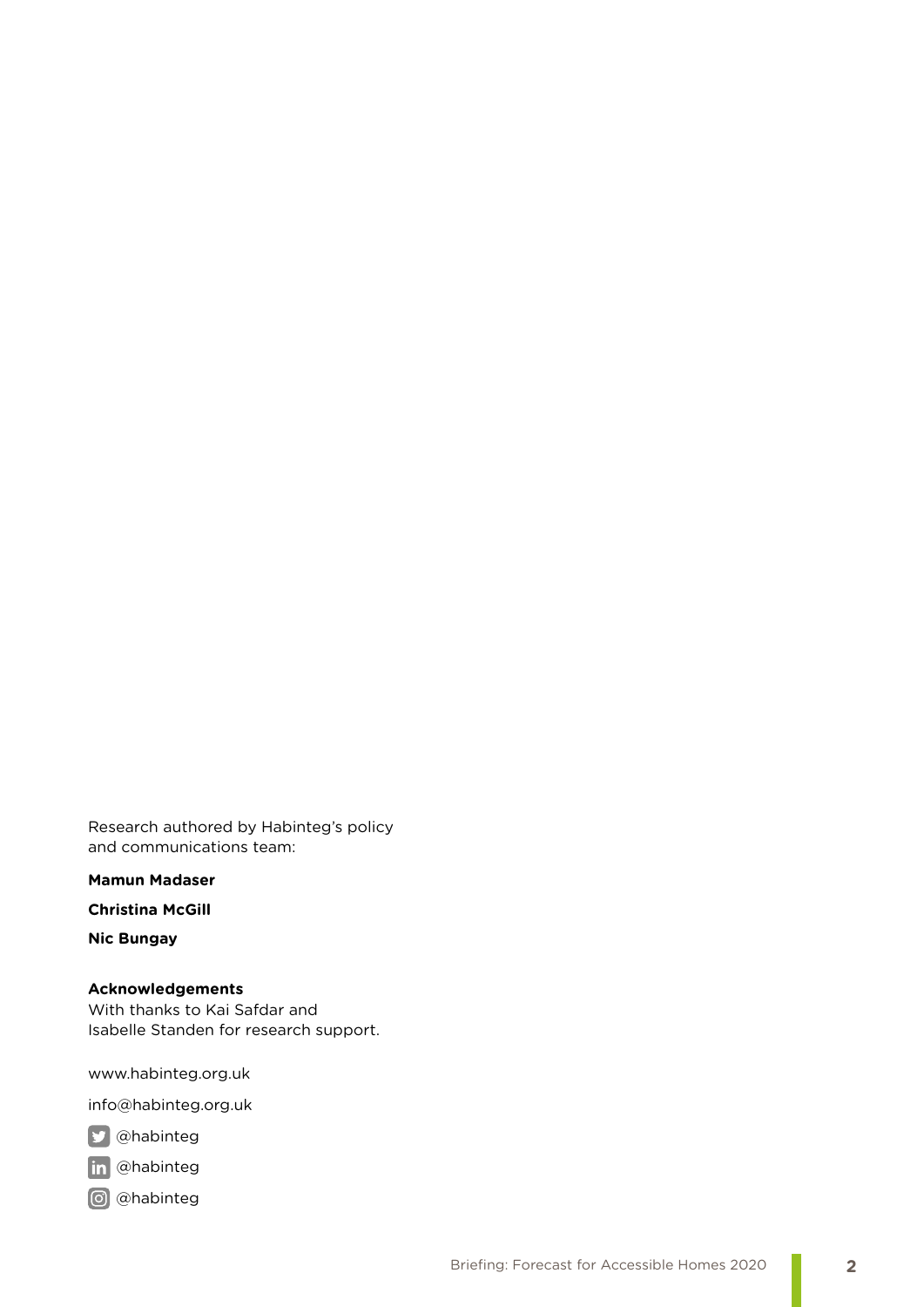# Foreword

The unprecedented events of 2020 have given many of us pause for thought about what our homes mean to us and how they support our daily life and wellbeing.



**Baroness Celia Thomas** CBE

There is a renewed appreciation for form and function, the importance of outdoor space, a space to work and room for some personal privacy. Yet for many disabled people the experience of lockdown was made even more difficult due to the inaccessibility of their homes.<sup>i</sup> For others it was a chance to invite the non-disabled world to appreciate their daily experience, in which getting out and about can be severely restricted, not because of health risks but because of the inherent inaccessibility of ones home and neighbourhood.

Habinteg has been providing and championing accessible homes and neighbourhoods for fifty years and has seen many times the difference that having an accessible home can make to disabled people's lives and wellbeing. From having the opportunity to access the children's rooms to read a bedtime story, to being able to cook a family meal, enjoy the garden and to come and go freely, these daily activities are things that we all value but many take for granted. And not having a home that meets our needs can create tangible disadvantage – for example, disabled people who have their needs for accessible homes met are four times more likely to be in work than those who don't ii

At the moment, the number of accessible new homes that are built is largely influenced by local planning policies. So for the second year Habinteg has analysed English local plans to create a forecast for accessible homes.

The 2019 Insight report: *A forecast for accessible homes* showed that roughly a third of homes planned for between 2019 and 2030, were specified to meet an accessible housing standard.iii This updated forecast shows that fewer are now expected.

Yet new English Housing Survey data published in 2020 shows that 91% of homes don't provide the four main features to be considered even 'visitable' by a wide range of people including wheelchair users like me. It also indicates that over 400,000 wheelchair users are currently living in homes that are neither adapted nor accessible.<sup>iv</sup> Knowing this, and that our ageing population will increase demand for accessible homes fast over the coming decades, it is unrealistic to think that providing only one third of our new homes to an accessible standard is in any way adequate.

In September 2020 the Government launched a consultation on raising accessibility standards for all new homes. My response firmly calls for the accessible and adaptable standard to be fixed as the new national regulatory baseline, and for a proportion of all new homes to meet the wheelchair user dwelling standard. This updated forecast helps to make the case for a nationally applied standard, giving many more disabled and older people a greater chance of living in a home that truly meets their needs.

Habinteg is keen to help local authorities deliver accessible homes, so if you're interested in finding out more about this briefing and the support that's available to you please get in touch.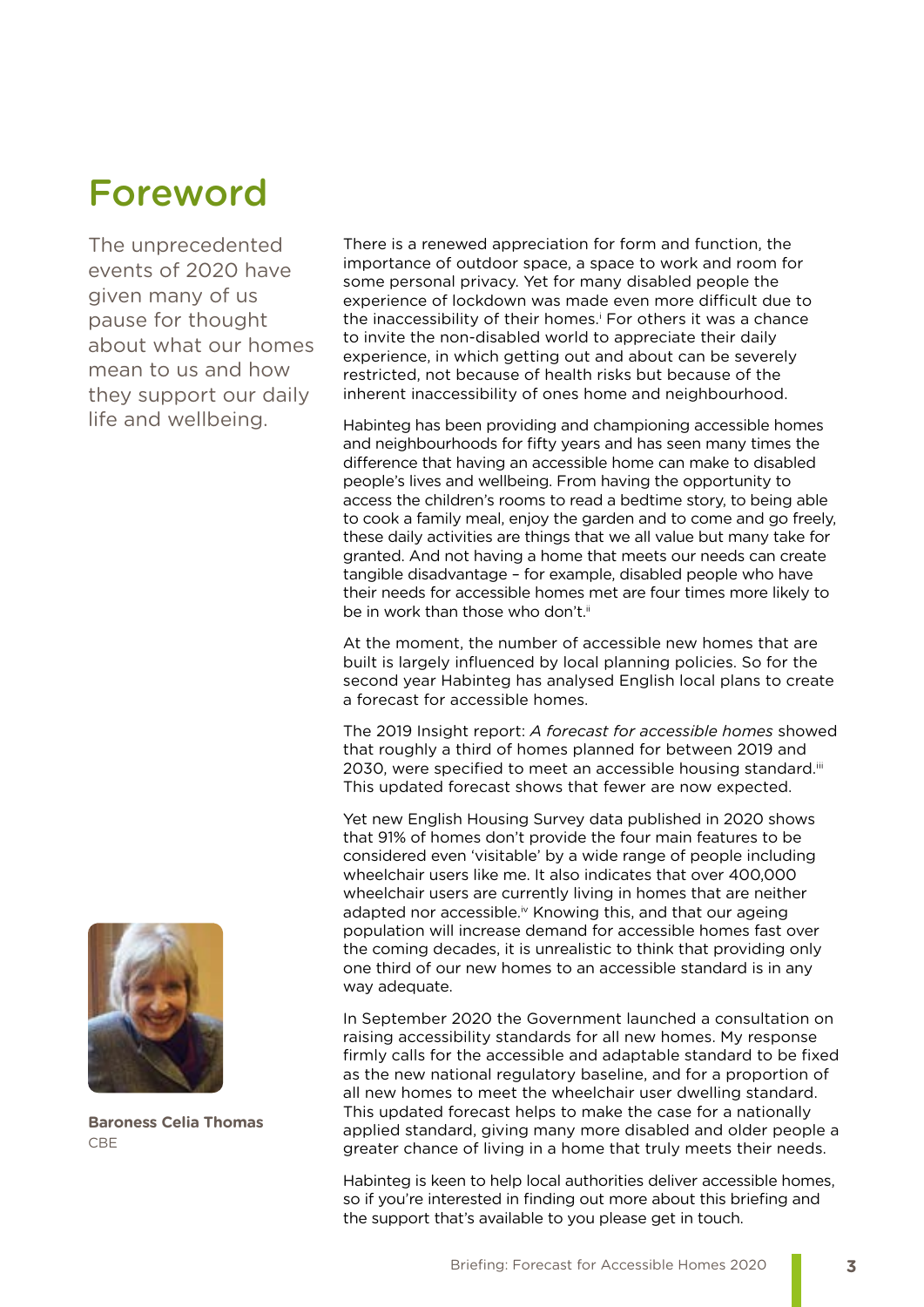# Key terminology

Since October 2015 *Building Regulations Approved document M Volume 1* has provided three technical accessibility standards that can be used in new homes.<sup>v</sup>

- **1. M4(1) Category 1:** Visitable dwellings is the mandatory baseline. Whilst it offers some basic accessibility features (i.e door widths and corridors of a size suitable for a range of people including wheelchair users), it fails to guarantee the true visitability and adaptability that many households will need over their lifetimes, for example, level access into the dwelling is not always provided.
- **2. M4(2) Category 2:** Accessible and adaptable dwellings is very similar to the Lifetime Homes Standard, a flexible and adaptable standard offering enhanced access features and benefits to all households over their lifetime and over the lifetime of the home.
- **3. M4(3) Category 3:** Wheelchair user dwellings is broadly equivalent to Habinteg's Wheelchair Housing Design Guide (2nd edition), specifying accommodation to meet the needs of a household that includes a wheelchair user. Within the M4(3) standard two sub-categories are available to specify:
	- **• M4(3)a:** wheelchair adaptable (meaning that they meet spacial and layout requirements but may not have been fully fitted and finished to accommodate immediate use by a wheelchair user)
	- **• M4(3)b:** wheelchair accessible (meaning that the dwelling is fully ready for occupation by a wheelchair user household).

NB: For the purposes of this report we have reported requirements for M4(3) homes of either type as one measurement.

- **•** Lifetime Homes: The Lifetime Homes Standard is a series of sixteen design criteria intended to make homes more easily adaptable for lifetime use at minimal cost.
- **•** Wheelchair user dwelling standards: Before 2015 there was no singular wheelchair housing design standard. However, guides and examples of best practice existed such as the Habinteg Wheelchair Housing Design Guide (1st and 2nd edition).
- **•** The Planning Inspectorate is responsible for examining local plans and ensuring they are in line with government guidelines. The Planning Inspectorate must approve all plans before they can be adopted.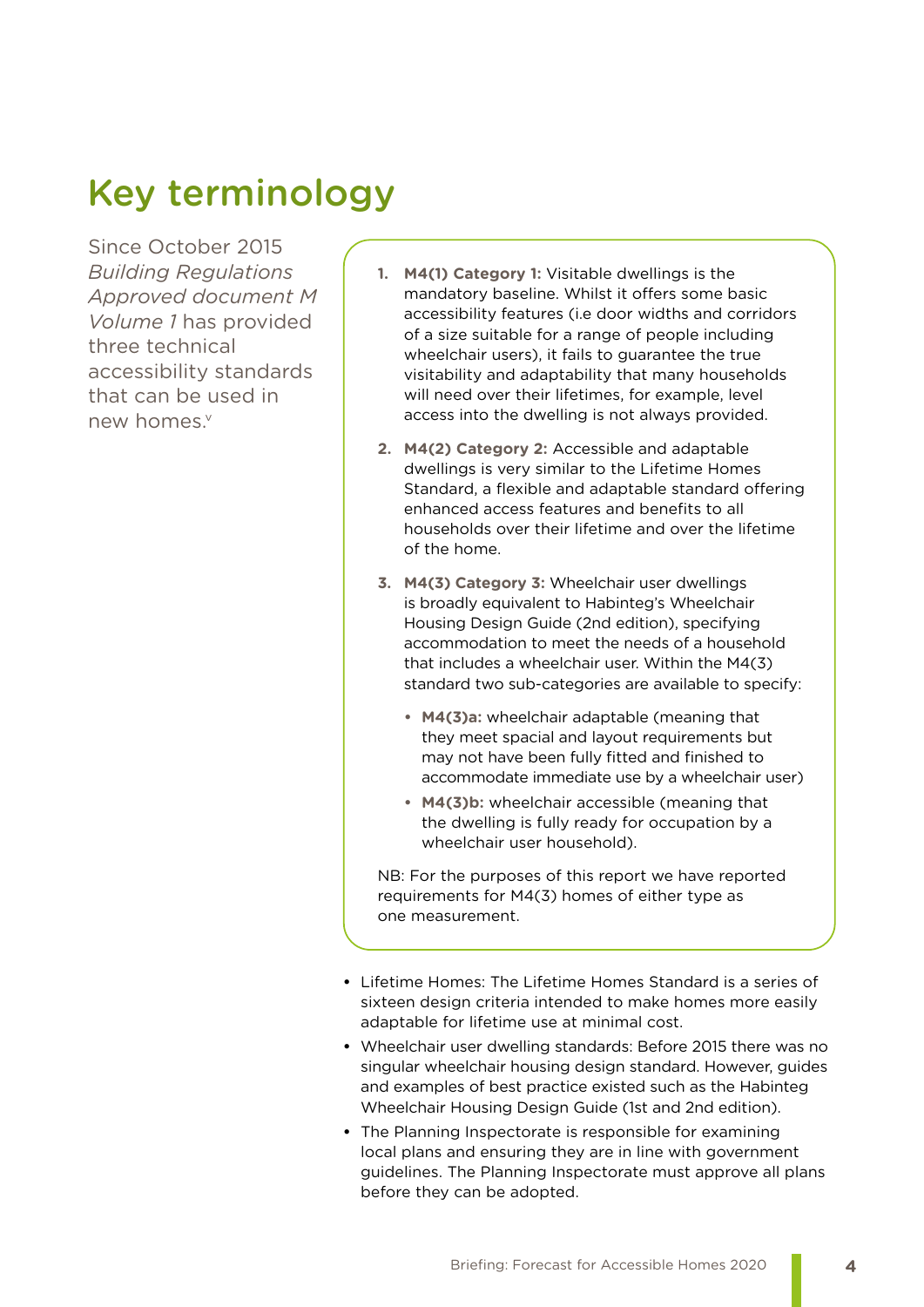# Key findings 2020



### In 2020

# **25%**

of the homes due to be built in England are **specified to the Optional Access**  standards set out in Part M4 of building regulations (compared to 22% in 2019).



# **More than half**

of all local plans still make **no requirements for any accessible housing standard**.

- There has been an increase in the number of local plans in England with a policy setting a percentage of new homes to be built to an accessible standard. They now account for 48% (154) of all plans compared to 43% (138) in 2019.
- The number of plans specifying use of the Building regulations M4(2) and M4(3) standards has also increased from 96 in 2019 to 119 in 2020.
- However more than half (170) of all local plans still make no requirements for any accessible housing standard (2019:184).
- More of the homes due to be built in England are specified to the Optional Access standards set out in Part M4 of building regulations (25% in 2020 compared to 22% in 2019).
- However the proportion of homes specified under the older Lifetime Homes Standard has halved from 12% in 2019 to 6% in 2020.
- Overall there has been a slight decrease in the total proportion of new homes required to meet accessible housing standards. Plans indicate that between 2020 and 2030 31.5% of new homes in England will be required to do so, down from 34.4% in our 2019 forecast.
- The proportion of homes due to be suitable for wheelchair users in England has remained broadly similar with the picture outside London improving by 0.5% to reach 1.5% of all homes planned over the next decade.
- The regional variations are still marked. Whilst the South East now includes 15 additional plans specifying use of the Building Regulations M4 standards, in the West Midlands no local plans specify these requirements for new homes due for construction between 2020 and 2030.
- The West Midlands still had no planning requirement to build any homes suitable for wheelchair users.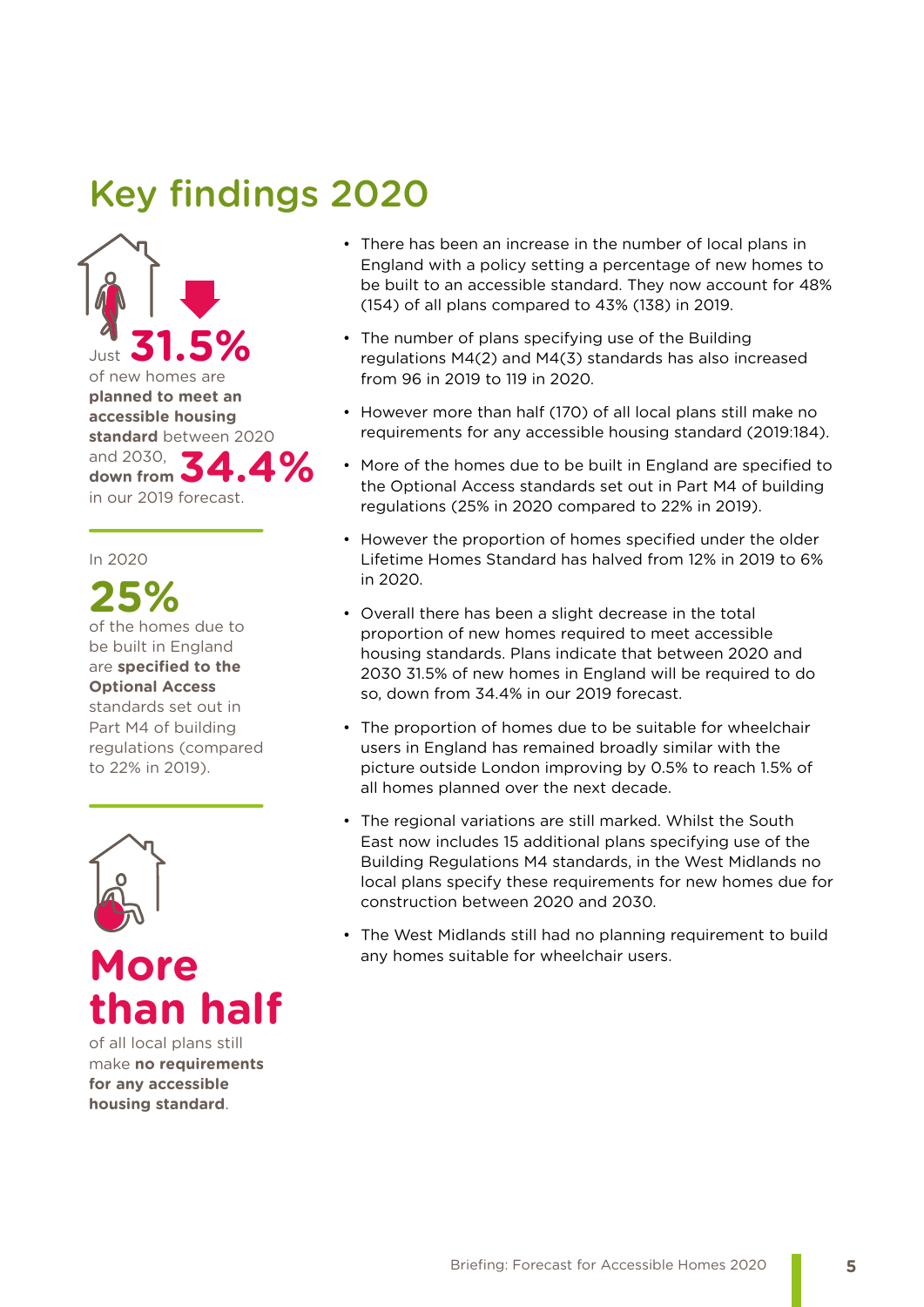# Policy context

### The current picture

Building Regulations Approved Document M4 Categories 2 and 3 are 'optional technical standards'. Planning authorities have the option of setting out in their local plan a requirement for a proportion of new homes to be built to each standard. This requirement is subsequently applied through planning conditions placed on individual developments. To adopt such a policy the authority must provide evidence of need in their area and the plan overall must be viable.

Prior to October 2015 any policy wording in local plans relating to accessible housing would most commonly refer to the Lifetime Homes Standard and the Wheelchair Housing Design Guide. However since the introduction of the optional technical standards for access, English Local Planning Authorities are required to refer only to the Building Regulations (M4) standards in plan making. Effectively, for planning purposes in England, the Lifetime Homes and Wheelchair Housing Design Guide have been superseded.

Since 2015, transitional arrangements have been in place governing any adopted local plan setting requirements for older accessible housing standards such as Lifetime Homes or the Wheelchair Housing Design Guide. These should be "interpreted by reference to the nearest equivalent new national technical standard" - i.e. the M4 optional standards.<sup>vi</sup> As noted in the 2019 report, this rule is not universally understood or respected and plans using the older standard therefore risk under-delivery of accessible homes.

Homes built under permitted development rights don't need to go through the standard planning approval process and as such are required only to meet mandatory baseline building regulations.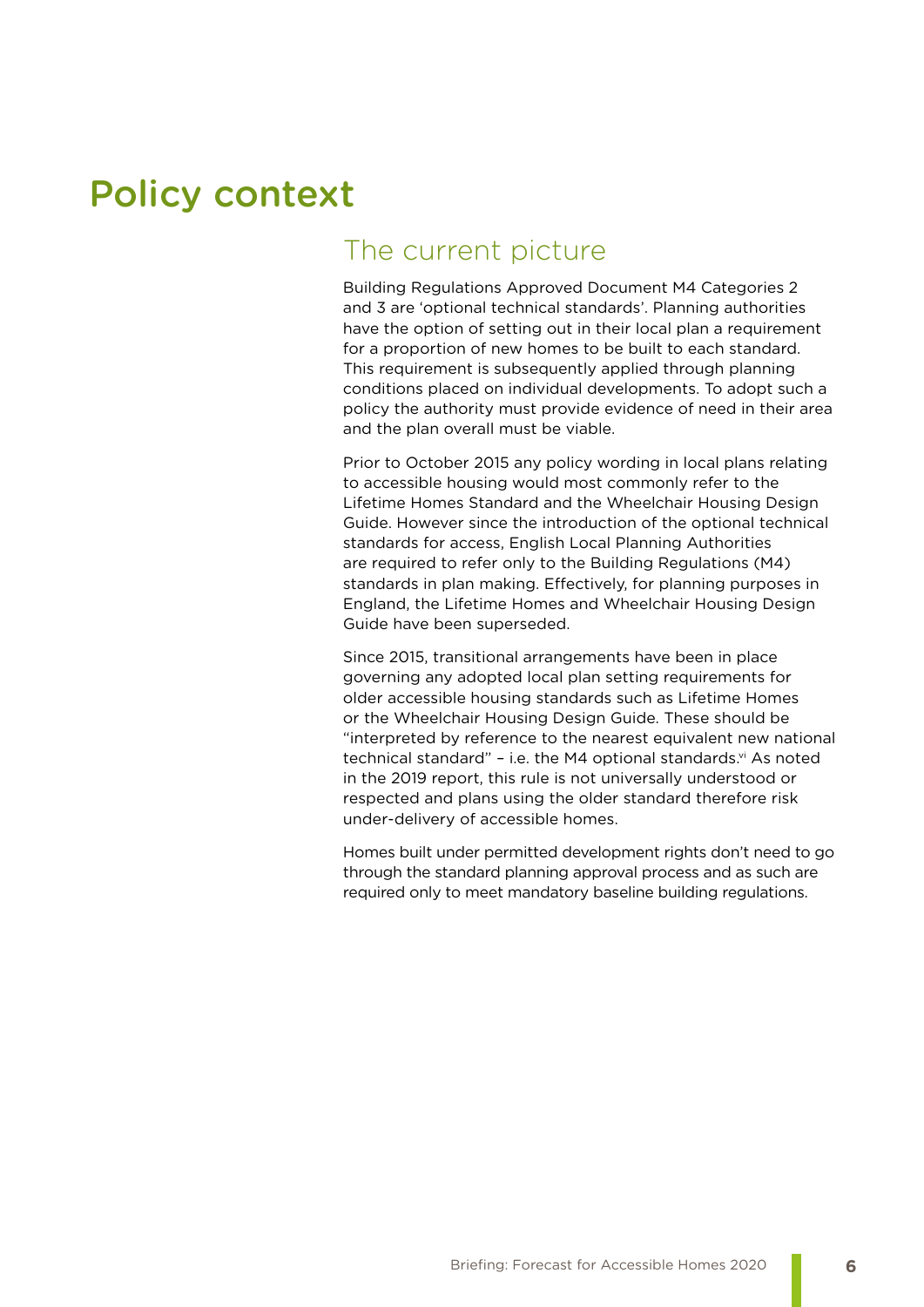### Future possibilities

Since Habinteg published its first *Forecast for accessible homes 2019*, the Government have announced and progressed several initiatives that have the potential to change the policy landscape for delivery of accessible housing.

- **•** The *Planning for the future* White Paper (2020) includes plans to introduce national and local design guides and codes, indicating that certain aspects of new development will be set at a national level with local authorities or neighbourhood planning bodies given the opportunity to devise local design guides and codes to help tailor development for their location.
- **•** From April 2021 the Nationally Described Space Standard will be a requirement for all new homes delivered via Permitted Development this indicates a renewed commitment to housing quality.
- **•** A public consultation entitled *Raising accessibility standards of new homes* ran from 8 September to 1 December 2020. Three of the options set out would establish the accessible and adaptable standard M4(2) as the new regulatory baseline, and one option includes setting a national minimum requirement for new wheelchair accessible homes.
- **•** The Government is working on a disability strategy to be launched in 2021 which will include plans on how to improve housing options for disabled people.

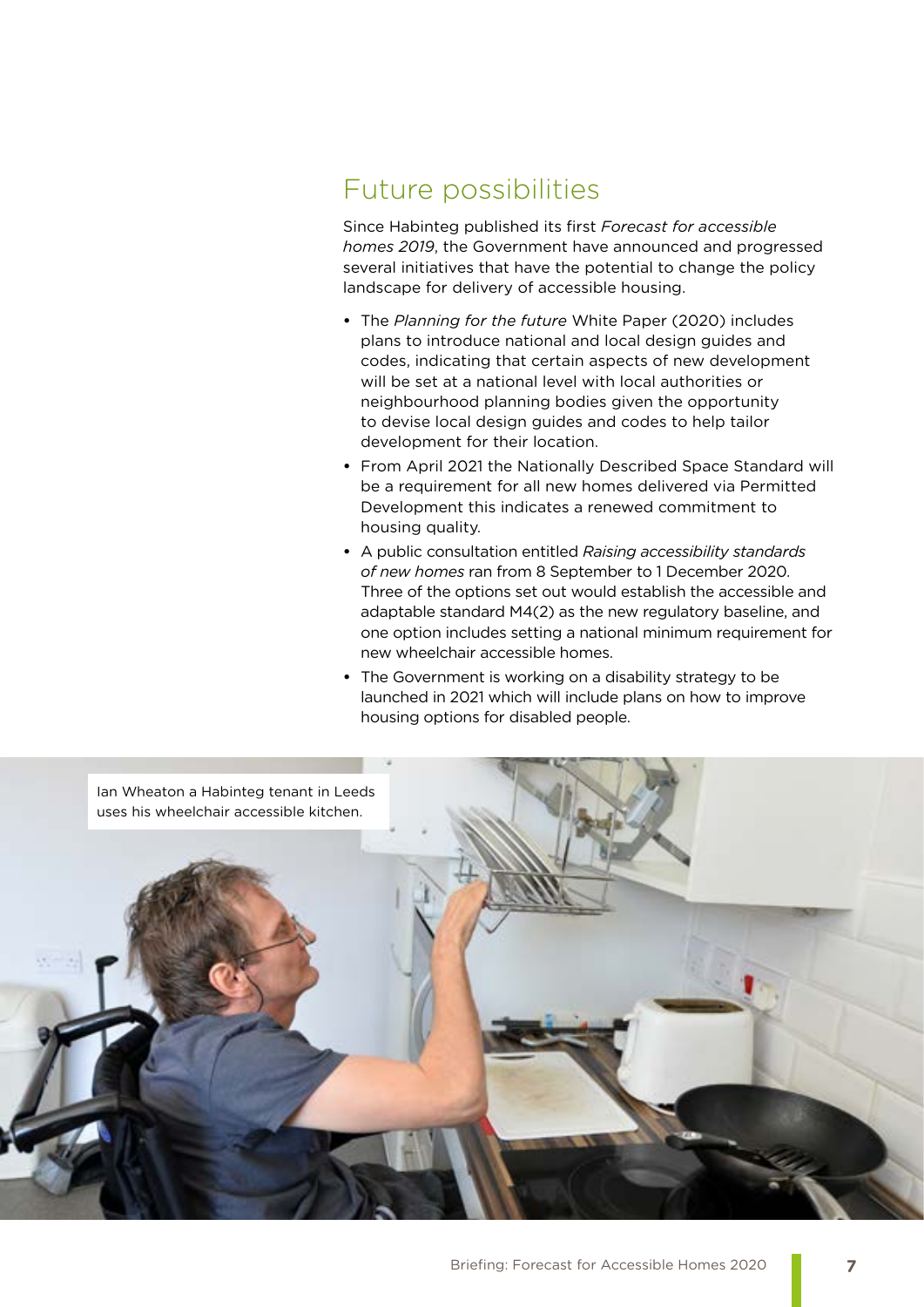# Methodology

Local plans are strategic documents set out by every planning authority describing, among other things, the types of homes that need to be built and where.

Policies that require a proportion of new homes to be built to Building Regulations (Part M4 Volume 1: M4(2) Category 2, or M4(3) Category 3) the 'optional technical standards' must be supported by evidence of need in the planning area. The plan as a whole must be shown to be viable in order to be judged sound by the Planning Inspectorate prior to adoption.

Between July and October 2020 Habinteg assessed all 324 local plans from Local Planning Authorities across England, two more than in 2019. This was because in 2019 Adur & Worthing had a combined plan and in 2020 set out their planning requirements in two individual local plans. An additional local plan was also identified in 2020 for the North West region.vii

The overall approach was to use document search functionality to identify and analyse content relating to planning policies for accessible homes and to use the data to estimate the trajectory for delivery of accessible housing from 2020-2030.viii

Best efforts were used to identify the most recent versions of local plans, and in order to deliver analysis that represents a best case scenario, draft plans as well as adopted plans were included where identified.

Data capture and analysis focused on references to, and requirements set to, deliver homes using either Building Regulations Part M4 Volume 1 M4(2) Category 2 or M4(3) Category 3 – referred to as M4(2) or M4(3) in this report - or the superseded Lifetime Homes Standard and Wheelchair Housing Design standards.

Our calculations established an average annual delivery rate of new homes to estimate how many homes would be delivered by each plan between 2020-2030 (10 years delivery), and of these how many would be delivered to accessible standards if the plan was fully implemented. The calculation used is set out below:



**NB:** Between 2020 and 2030 the total number of homes planned for in England is 2,310,194. In 2019 our forecast was based on the total number of homes planned for in the eleven year period 2019-2020 (2,429,380). This update report therefore compares the two sets of results by looking at percentages of total homes planned rather than quantum.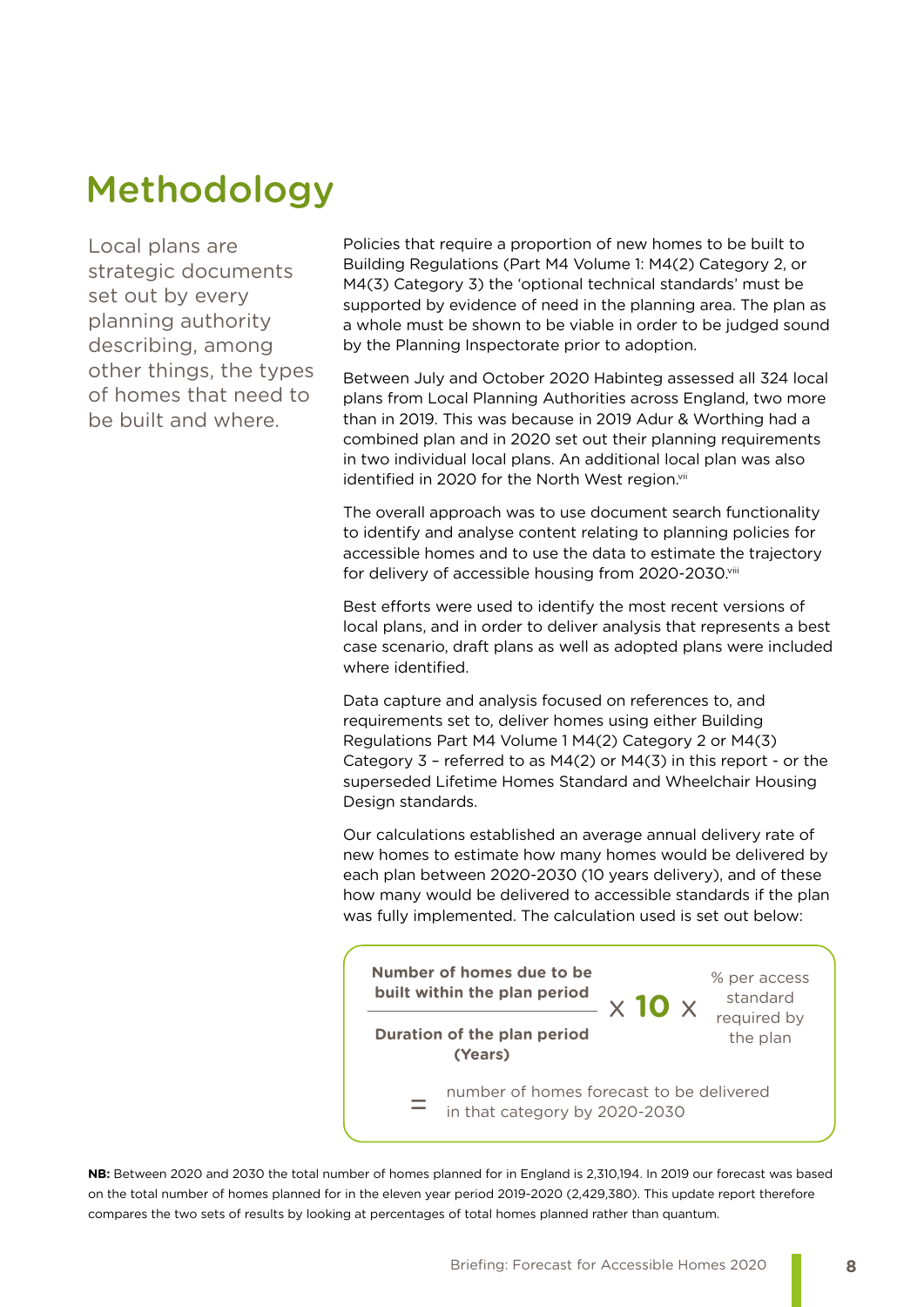# Detailed findings

## National picture 2020

2020 Total homes planned to 2030: 2,310,194



2019 (for comparison) Total homes planned to 2030: 2,429,380

 $\blacksquare$ 

**Mandatory baseline** (66%)

M4(2) accessible, adaptable (20%)

**Lifetime Homes** Standard (12%)

M4(3) Wheelchair user dwelling (1%)

**Wheelchair Design** Standard (1%)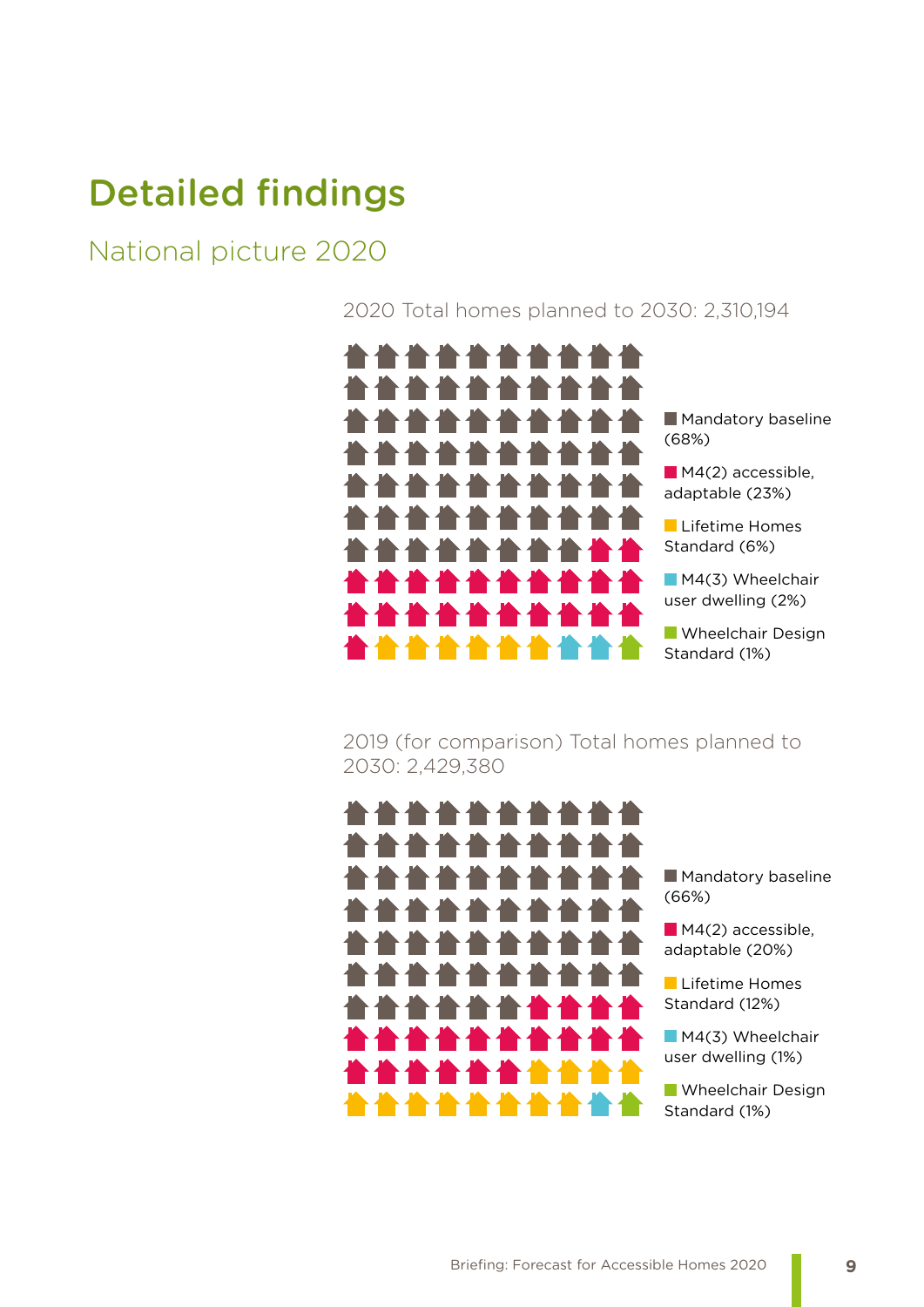Between the 2019 and 2020 forecast



drop in the proportion of homes planned to the **Lifetime Homes standard.**



Small rise in the proportion of homes set to be **M4(2) standard: from 20% to 23%.**



Slight rise in the proportion of homes set to be **M4(3) wheelchair dwelling standard: from 1.8% to 1.9%.** Overall drop in the proportion of accessible homes planned

Overall, a smaller proportion of new homes are planned to an accessible housing standard than shown in our 2019 forecast.

The 2020 analysis shows that 31.5% of all homes due to be built in the coming decade are planned to either Building Regulations M4 optional access standards or the older Lifetime Homes or wheelchair housing standards. This is a slightly smaller proportion than reported in our 2019 forecast, when 34.4% of homes were planned to an accessible housing standard.

Between 2020 and 2030 more than two-thirds (68.5%) of all new homes will therefore not be required to meet any accessible housing standard.

## The 2015 standards are used less than older standards were

Our 2020 analysis shows a small increase in the number of homes expected to meet M4(2) and M4(3) requirements, but not an equivalent proportion to those previously specified to older standards.

Our analysis found:

- **•** the proportion of homes planned to the Lifetime Homes Standard halved: from 12% (280,914) identified in the 2019 forecast to 6% (140,877) in 2020.
- **•** a small rise in the proportion of homes set to be M4(2) standard: from 20% (495,694) in the 2019 forecast to 23% (530,900) in our updated analysis.
- **•** For homes planned to meet M4(3) wheelchair dwelling standard the proportion also rose very slightly from 1.8% (43,057) in 2019 to 1.9% (44,919) in 2020.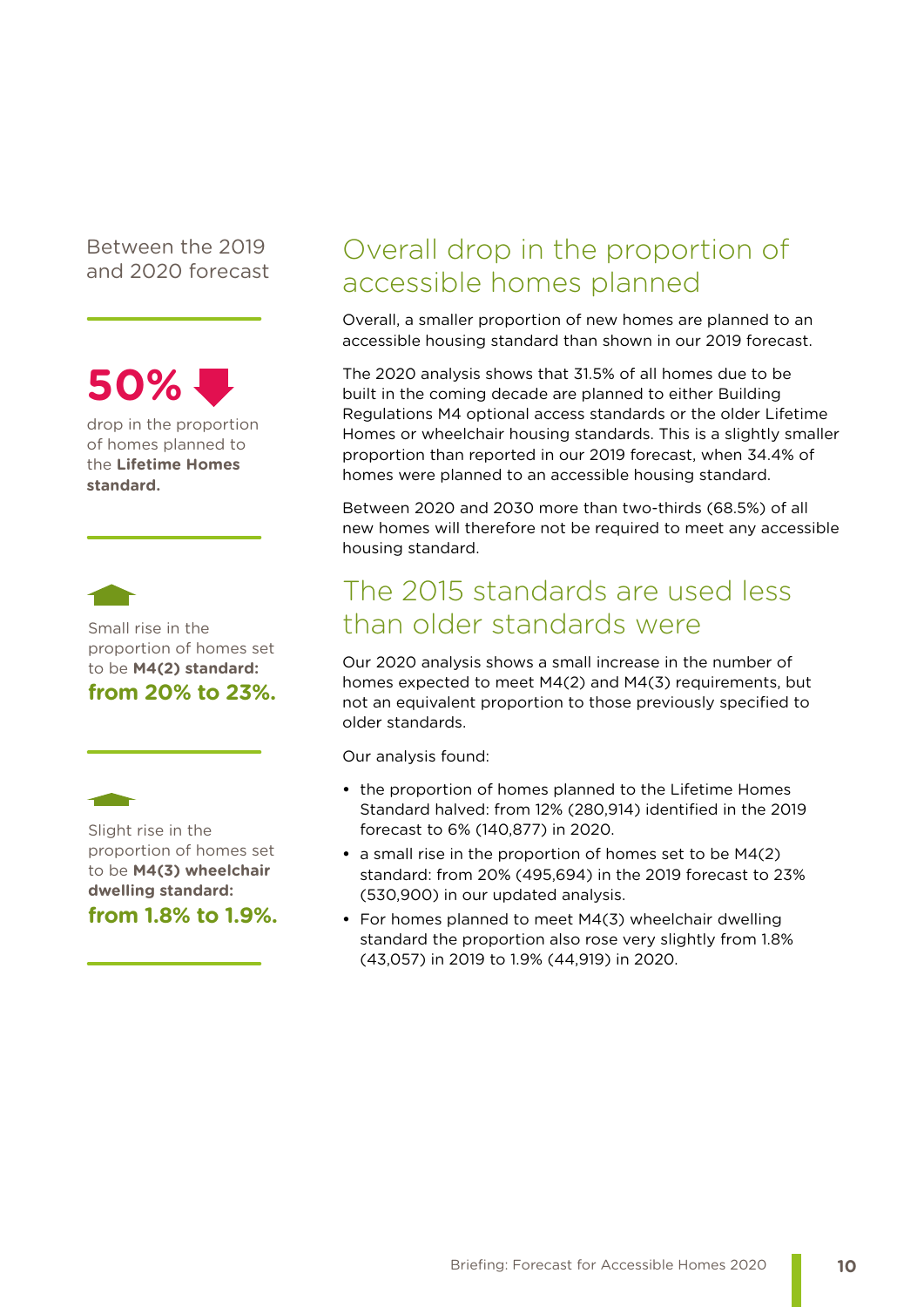Detailed review of a selection of plans revealed two main drivers for this finding:

- A number of Local Planning Authorities that had previously specified a significant proportion of homes to the Lifetime Homes Standard had produced new plans which do not set the same level of requirement for use of the M4 optional access standards, some of them setting no requirement at all.
- In London we found a 14% drop in the number of homes planned to an accessible standard from 88% in 2019 to 74% in 2020. Although all homes planned in the capital should be built according to London Plan policies that require 90% to M4(2) and 10% to M4(3), a significant number of plans in the Greater London region do not make this specific. For this report, as we did in 2019, we have assessed each local plan on its own content and if no specific percentage was listed, we did not calculate the planned homes as accessible.

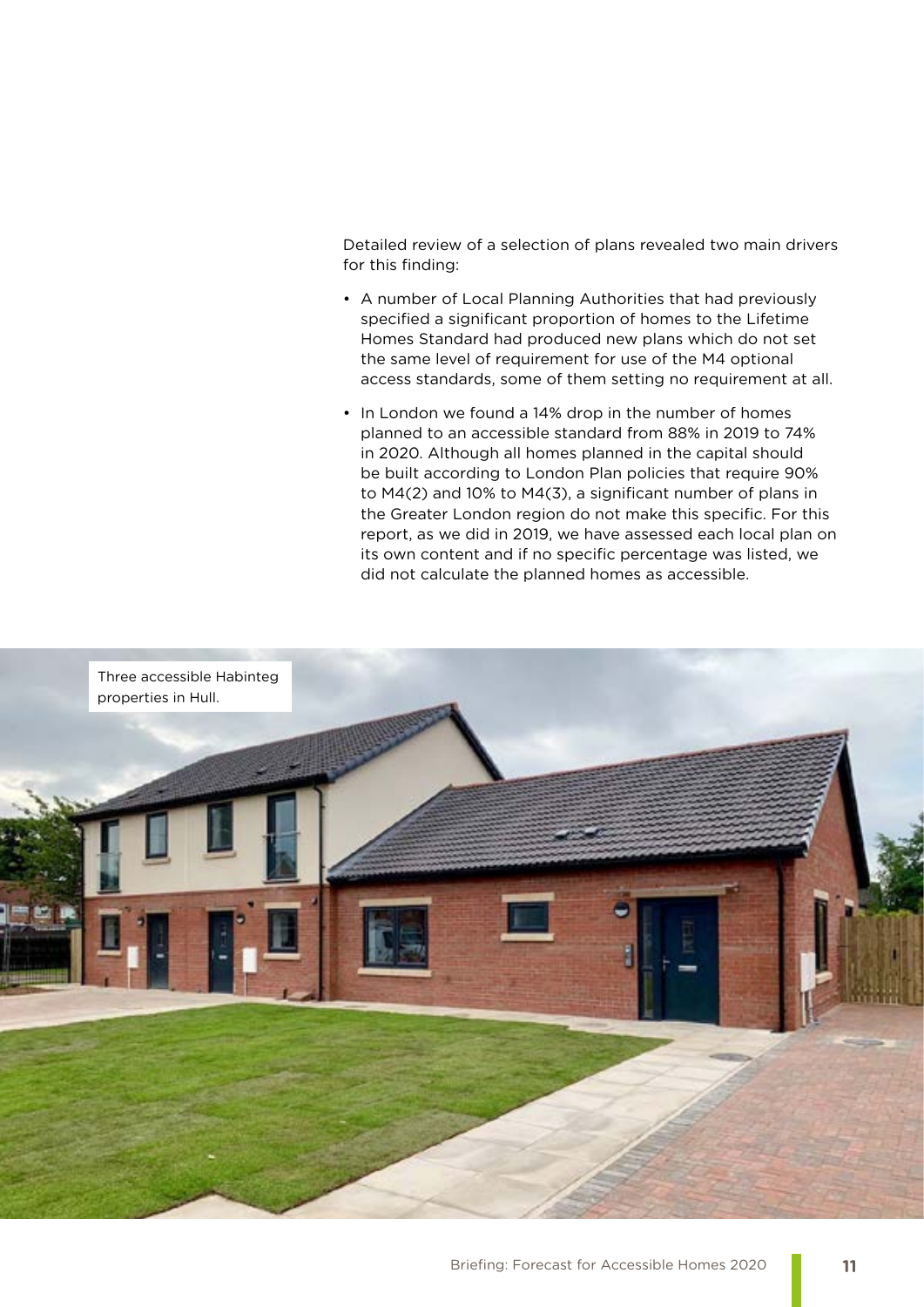

**England are planned to be accessible and adaptable**, down from



### Accessible and adaptable M4(2) homes

Taking England as a whole, the impact of the London Plan bolsters the forecast with some 29% (671,381) of all homes specified to M4(2) or Lifetime Homes across the country. This is lower than the 2019 figure when 32% (776,608) of homes were specified to either M4(2) or Lifetime Homes.

|                                          | <b>Forecast 2019</b><br>(Homes due<br>2019-2030) |            | <b>Forecast 2020</b><br>(Homes due<br>2020-2030) |                     |  |  |  |  |  |
|------------------------------------------|--------------------------------------------------|------------|--------------------------------------------------|---------------------|--|--|--|--|--|
| <b>England as a whole</b>                |                                                  |            |                                                  |                     |  |  |  |  |  |
| Lifetime Homes                           | 12%                                              | (280, 914) | 6.1%                                             | (140, 877)          |  |  |  |  |  |
| M4(2)                                    | 20%                                              | (495, 694) | 23%                                              | (530, 504)          |  |  |  |  |  |
| <b>Total accessible</b><br>and adaptable | 32%                                              | (776, 608) |                                                  | 29.1%<br>(671, 381) |  |  |  |  |  |
| <b>Outside London</b>                    |                                                  |            |                                                  |                     |  |  |  |  |  |
| Lifetime Homes                           | 7.9%                                             | (159, 758) | 3%                                               | (51, 930)           |  |  |  |  |  |
| M4(2)                                    | 14.4%                                            | (289, 616) | 19%                                              | (362, 312)          |  |  |  |  |  |
| <b>Total accessible</b><br>and adaptable | 21.9%                                            | (449, 374) | 22%                                              | (414, 242)          |  |  |  |  |  |

Outside London, our 2020 analysis found a total of 19% (362,312) of new homes are planned to meet the M4(2) standard. This is a significant rise on the 2019 analysis when 14% (289,616) of homes were set to meet the M4(2) standard. However, if homes specified to the Lifetime Homes Standard are delivered to M4(2) in line with transitional arrangements, a further 3% (51,930) of homes would be built to the accessible adaptable standard, bringing the total in line with our 2019 report at 22%.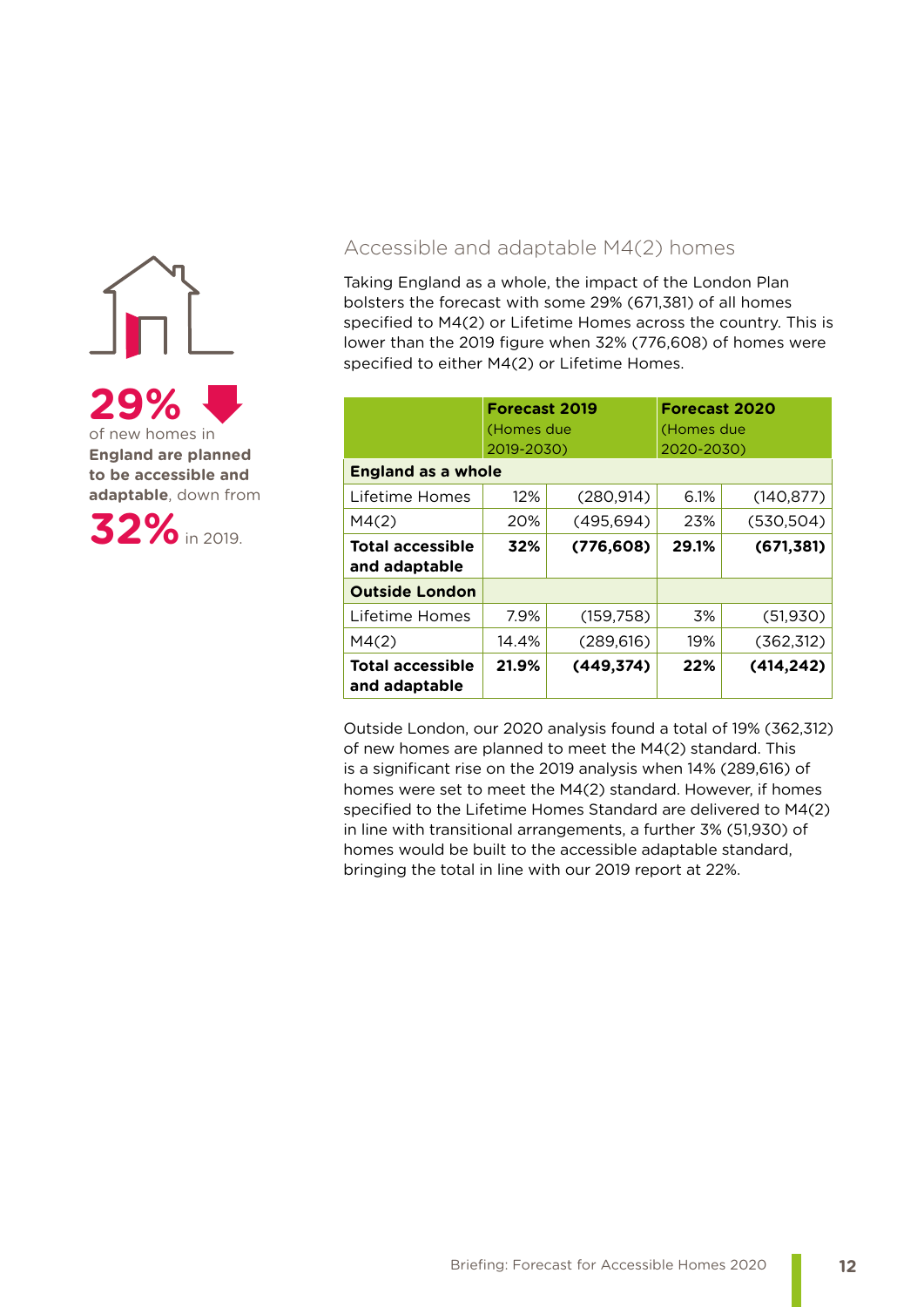

Requirements for **wheelchair accessible homes** in England as a whole have stayed broadly similar in the 2020 analysis, at



### Wheelchair user M4(3) dwellings

Requirements for wheelchair accessible homes in England as a whole have stayed broadly similar in the 2020 analysis. In 2020 0.5% (10,919) of all homes are planned to the older wheelchair user dwelling standard and 1.8% (44,919) are planned to the 2015 M4(3) standard, staying broadly similar to the 2019 forecast.

|                                  | <b>Forecast 2019</b><br>(Homes due<br>2019-2030) |           | <b>Forecast 2020</b><br>(Homes due<br>2020-2030) |           |  |  |  |  |
|----------------------------------|--------------------------------------------------|-----------|--------------------------------------------------|-----------|--|--|--|--|
| <b>England as a whole</b>        |                                                  |           |                                                  |           |  |  |  |  |
| Older wheelchair design          | 0.6%                                             | (14, 474) | 0.5%                                             | (10, 919) |  |  |  |  |
| M4(3)                            | 1.8%                                             | (43,057)  | 1.9%                                             | (44, 919) |  |  |  |  |
| <b>Total wheelchair standard</b> | 2.4%                                             | (57, 531) | 2.4%                                             | (58, 812) |  |  |  |  |
| <b>Outside London</b>            |                                                  |           |                                                  |           |  |  |  |  |
| Older wheelchair standards       | 0.1%                                             | (1,012)   | 0.1%                                             | (1,036)   |  |  |  |  |
| M4(3)                            | 1.0%                                             | (20,159)  | 1.4%                                             | (26, 231) |  |  |  |  |
| <b>Total wheelchair standard</b> | 1.1%                                             | (21,171)  | 1.5%                                             | (27, 267) |  |  |  |  |

Outside London, just 1.4% (26,231) of all new homes are set to meet the accommodation needs of wheelchair users having been specified to meet the M4(3) standard. A further 0.1% (1,036) of homes outside the capital are specified to meet an older wheelchair housing design standard. If these are developed to M4(3) standards in line with transitional arrangements, the total delivery outside London would be 1.5% (27,267) of all planned homes. This is a slight improvement on the 2019 figure when 1.1% (21,171) wheelchair standard homes were planned between 2019-2030.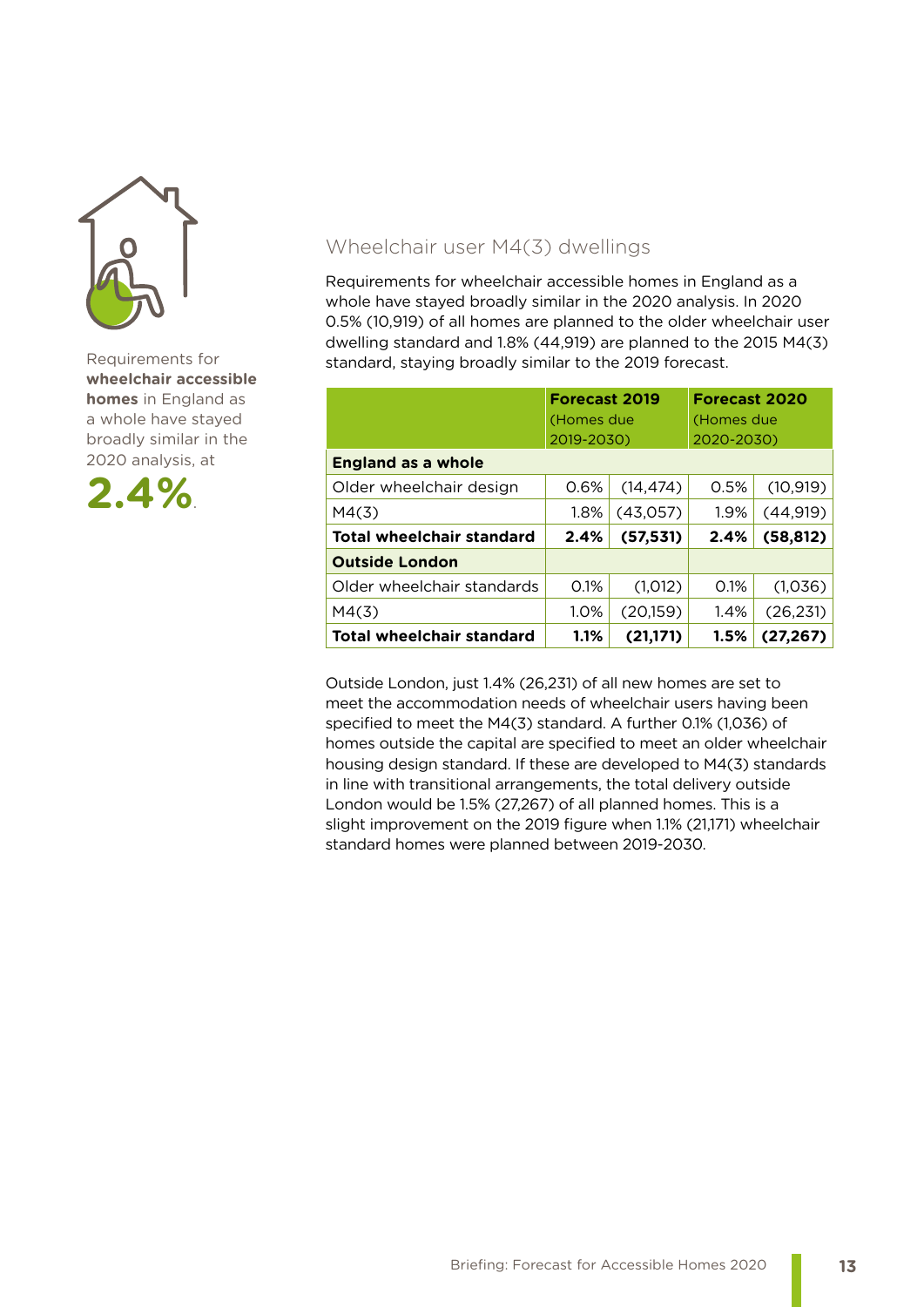### Types of new homes by region

Mandatory baseline % Lifetime Homes Standard % M4(2) accessible, adaptable %

**NAKA** Wheelchair Design Standard % M4(3) Wheelchair user dwelling %

2019 (231,073) **2.5 7.2 11.5 0.8 0.1 29.4 8 15.9 6.6 4.8 11.3 9.5 0.4 6.3 12.8 0.1 0.7 1 23.1 1.5 4.8 9 0.6 50.1 28.3 15.6 14.5 16 17.7 9.3 0.4 29.8 43.7 17.9 5.6 1.2 0.2 1.3 1.3 1.3 1.7 3.3 0.1 2.8 2.6 4.9 1.5 87.9 80.4 11.6 62.3 67.2 77.6 77.9 69.4 90.5 89.9 80.1 66.3 25.8 79.1 70.4 25.6 4 95.2** 2020 (212,940) 2019 (228,382) 2020 (186,720) 2019 (301,747) 2020 (299,280) 2019 (354,894) 2019 (255,823) 2019 (312,807) 2020 (296,584) 2019 (72,666) 2019 (411,510) 2020 (259,740) 2020 (70,000) 2020 (385,110) 2020 (390,350) **Yorkshire and the Humber West Midlands South West South East North West North East London East of England 5.3 25.4 0.1 1.5 67.7**

2019 (260,475) 2020 (209,470) **East Midlands**

**76.7**

**22.7**

**0.6**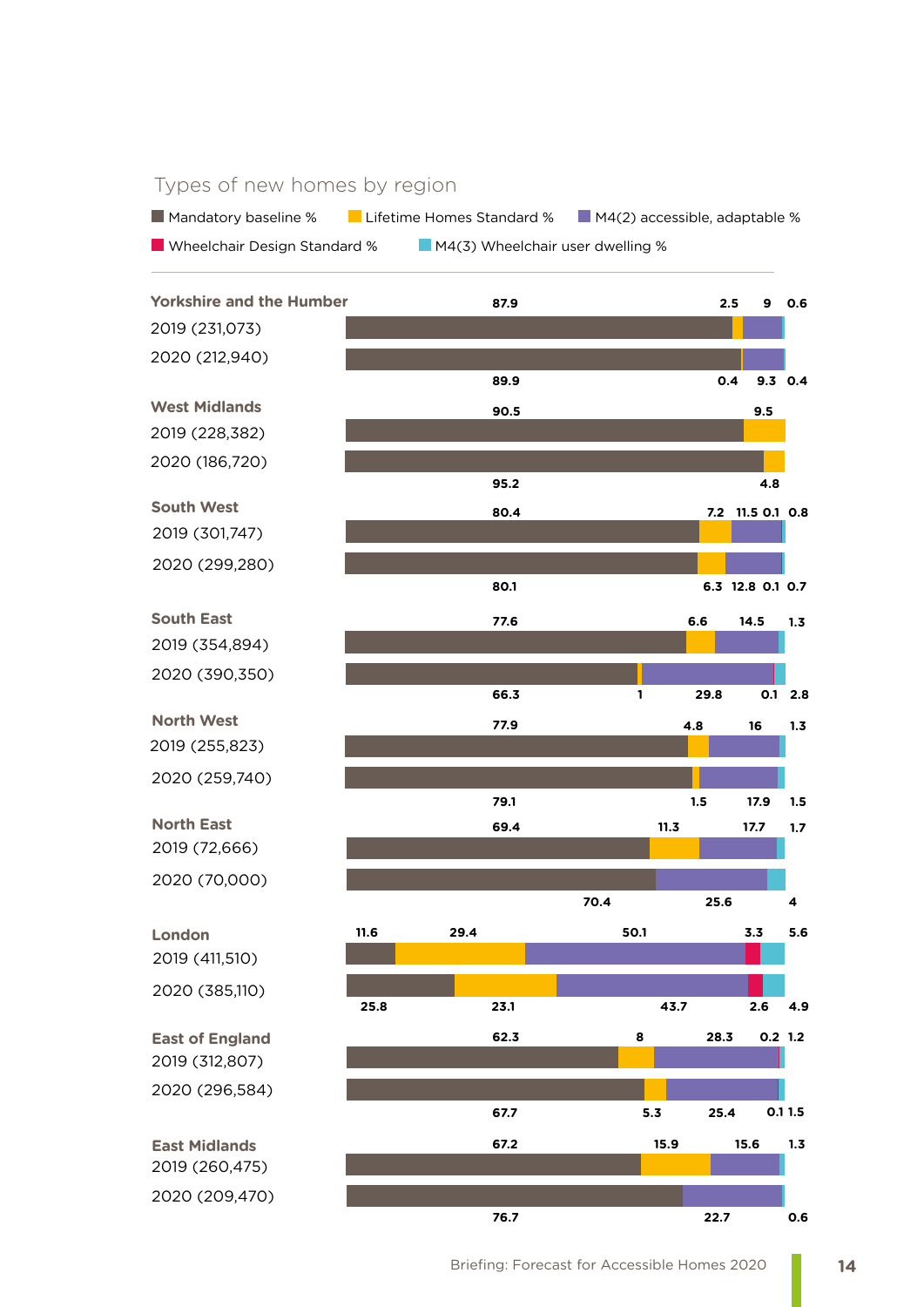

In the South East

**34%** of all new homes are planned to meet an **accessible housing standard** up from

**22%** in 2019.

### In London



down from





### Regional variations

The variation in regional forecast is as pronounced in 2020 as it was in the 2019 report.

- **•** In 2020, there are still no plans in the West Midlands requiring homes to meet either of the 2015 optional access standards, although fewer plans (4.8%) require homes to be built to the older Lifetime Homes Standard, compared to 9.5% in 2019. That region still has no planning requirements for wheelchair accessible homes.
- **•** The South East is the region outside London with the highest level of requirement for current M4 optional access standards in 2020. Here 34% of all new homes are planned to meet an accessible housing standard of which 33% are required to M4 optional access standards. This is a notable rise since 2019 when we found that only 22% of new homes in the South East region were planned to meet an accessible housing standard. This finding is partly driven by the inclusion of Milton Keynes in the 2020 analysis. However, the rise in homes planned to meet M4 optional standards is driven predominantly by a further 14 plans setting policies that require a proportion of new homes to meet M4 standards.

### Greater London

In 2020 three fewer local plans in London are as specific as they were previously about accessible housing requirements with just 27 of London's 33 plans containing clear statements about their requirements on accessible standards. In both our 2019 and 2020 analysis we have only forecast the projected delivery of new accessible homes where local planning policy clearly states the 90%/10% requirement.

Using this method we found that 74% of homes planned in London by 2030 are currently governed by specific policies on accessible housing standards, down from 88% reported in our 2019 forecast.

Despite this reduction, London still offers the greatest chance of finding a new home of either accessible and adaptable standard or wheelchair dwelling standard, with one new accessible home for every 31 people in the population (2019: 1:24) (see 'Ratio of accessible homes planned per person' map on the next page).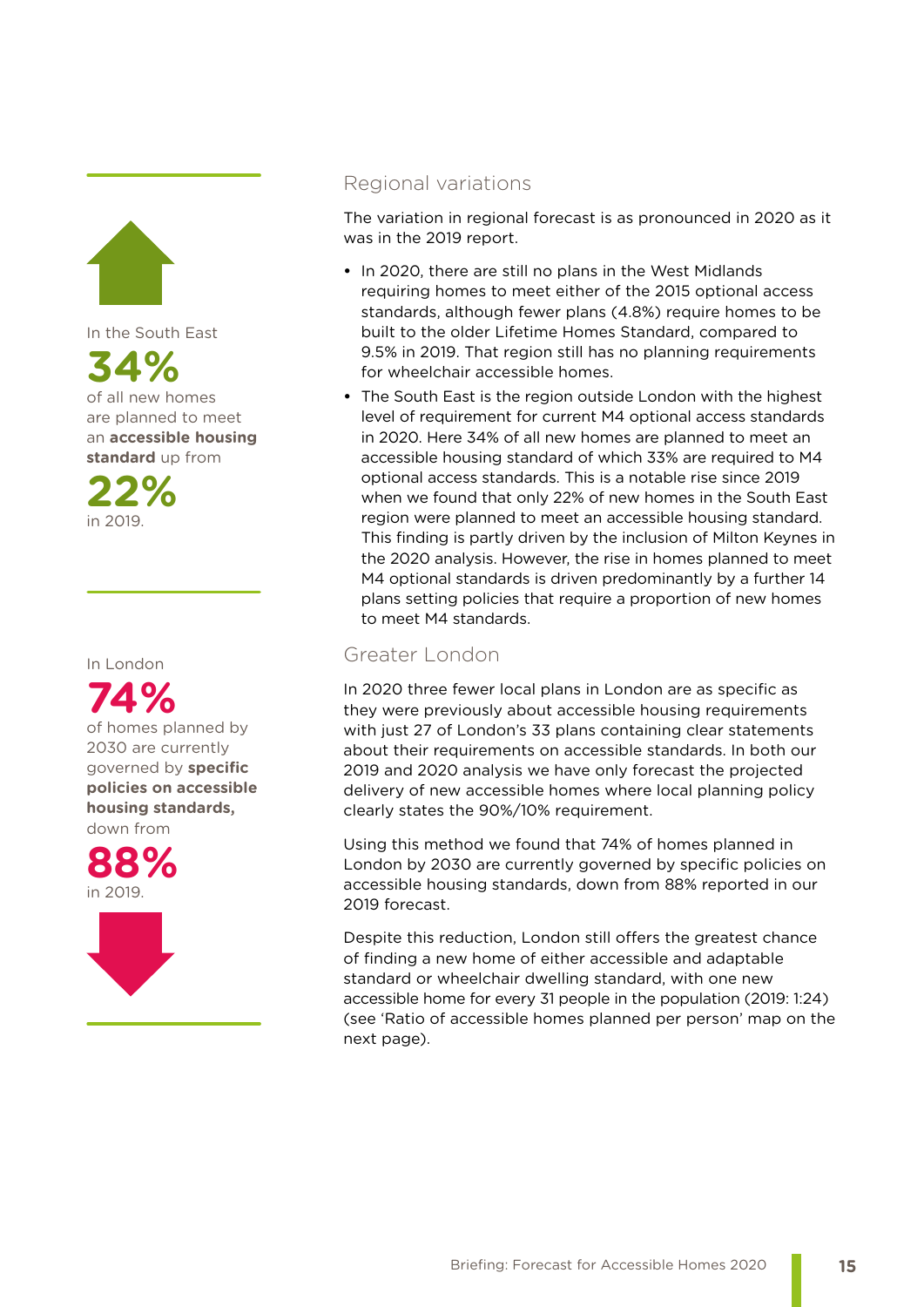Ratio of accessible homes planned per person, year on year comparison

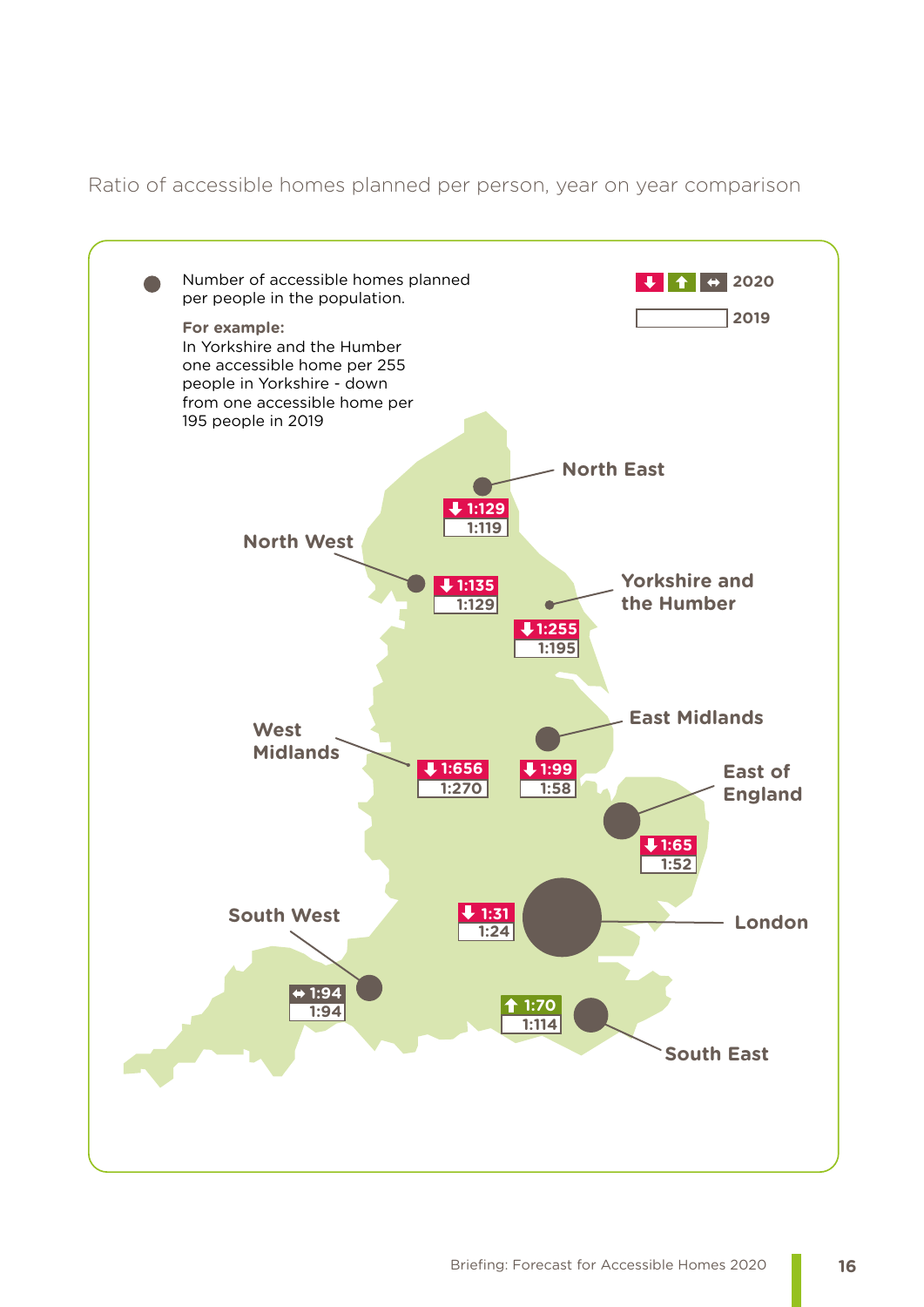In England overall there is **one accessible home planned for every 77 people**



**1:67**

**35 local plans still refer to older accessible housing standards,**  putting planning requirements at risk of challenge.

### Postcode lottery

In seven of the nine regions, we see a decrease in the ratio of accessible homes planned per head of population. In the South West the chances of finding an accessible home remains the same.

The South East is the only region where we see a significant increase in the chances of finding an accessible new home. Our 2019 forecast demonstrated that there would be one new accessible home built for every 114 people in the population. In 2020 this ratio has increased to one home for every 70 people.

In 2020, the chances of finding an accessible home in the West Midlands became even more slim, with one new accessible home planned between 2020-2030 for every 656 people in the population (worsening more than two fold from the 2019 report).

Overall in England, the 2020 analysis shows that local plans require one new accessible home in the next 10 years for every 77 people in the population, down from our 2019 forecast which calculated the ratio to be one accessible home for every 67 people.

### More plans use the 2015 standards

Over a third (119) of local plans analysed in 2020 set out a requirement to use Building Regulations M4(2) or M4(3) standards – the current accessible housing standards designated by government for planning purposes. This is up from 2019 when 96 plans required a specific proportion of new homes to meet these standards.

However the inclusion of policies on accessible homes is far from universal and remains an inadequate response to the true needs of the population.

- **•** Less than half of all English local plans (154) set specific requirements for a percentage of new homes to be built to accessible housing standards despite a small increase from 138 plans in 2019.
- **•** 35 local plans still refer to older accessible housing standards, putting planning requirements at risk of challenge.
- **•** Less than a quarter of plans (76) require any homes to be built to the M4(3) wheelchair user dwelling standard with a further 17 specifying homes to older wheelchair housing standards.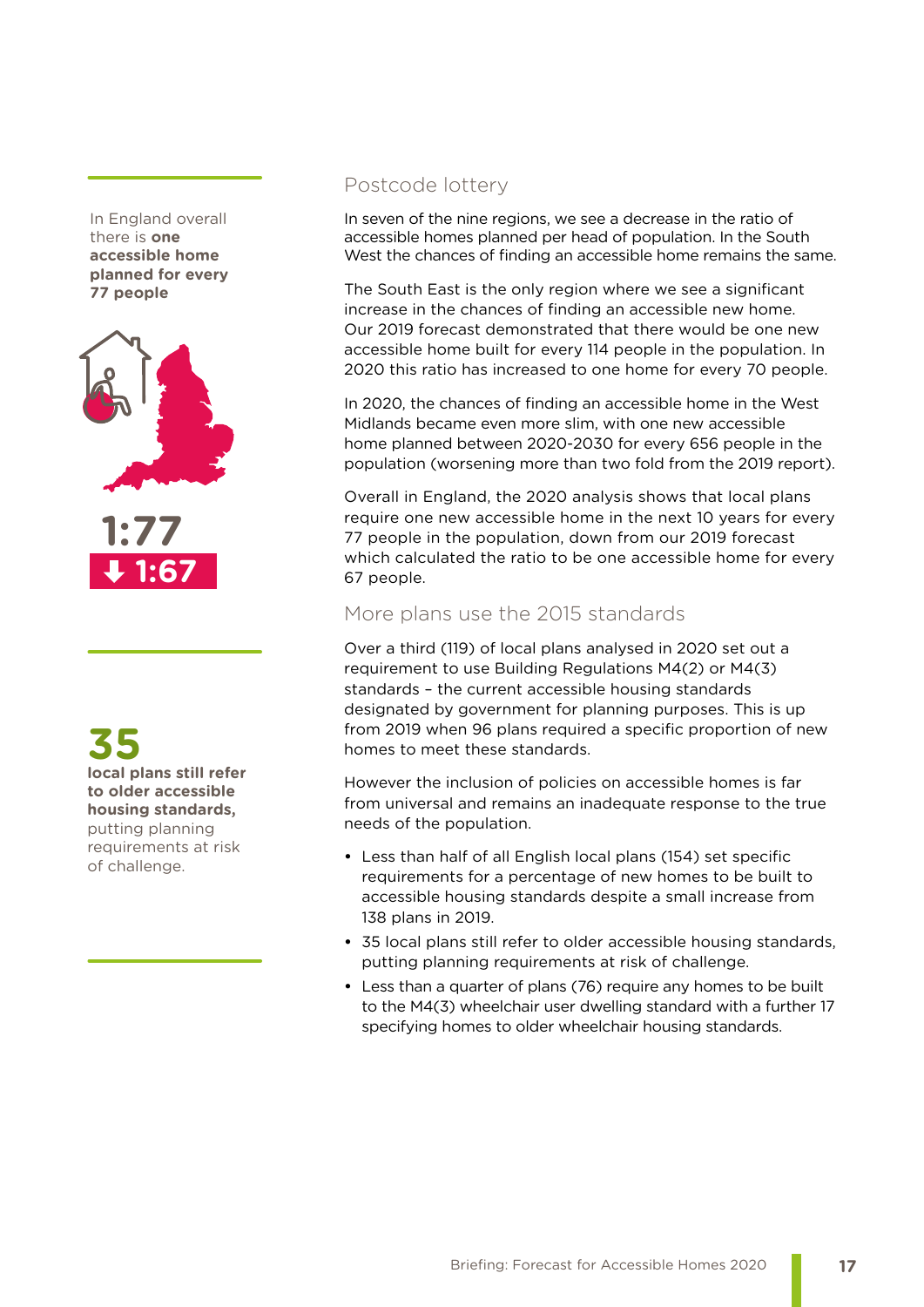### 2020 Local plan breakdown

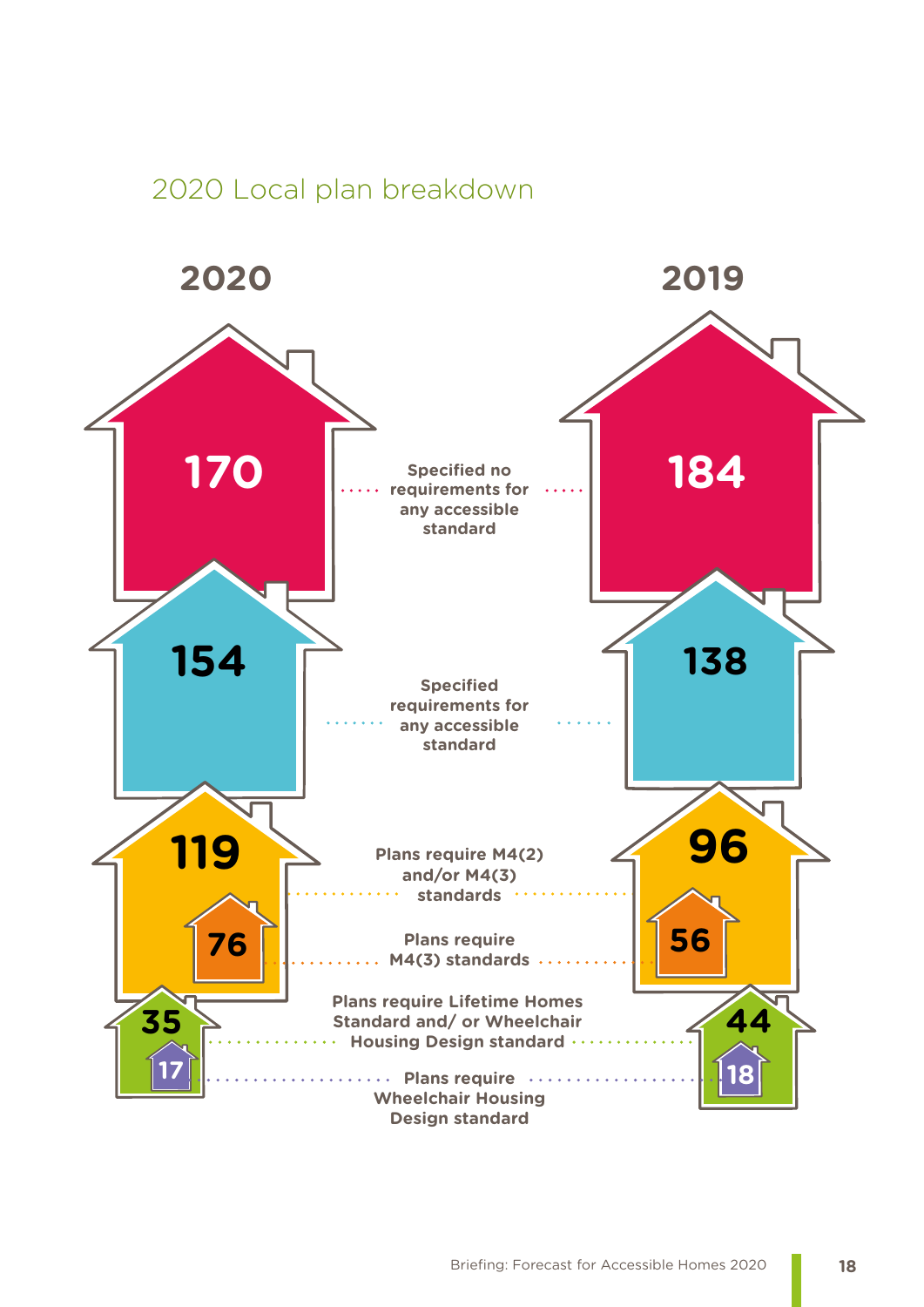### Local plan requirements by region



Plans requiring M4(2)/M4(3)

**Plans requiring Lifetime Homes and Wheelchair Housing Design Standards** 

**Plans requiring only mandatory baseline**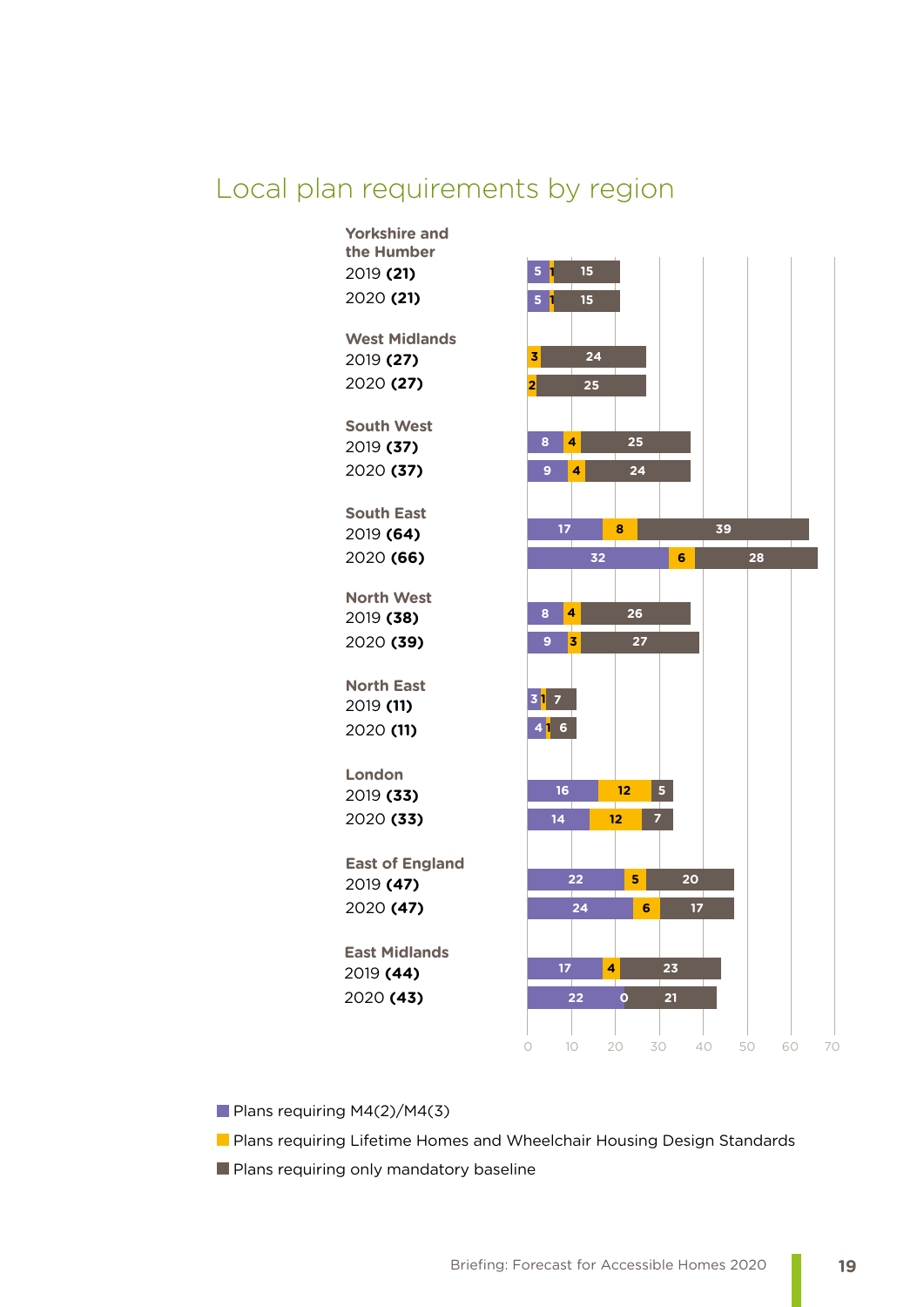Outside London, 128 local plans set policy requirements for accessible standards (of either older or current standards). The region with the highest number is the South East where 38 of its 66 local plans require accessibility standards to be delivered in a proportion of new homes. In 2019, 110 plans set policy requirements and the East of England had the highest number of local plans requiring accessibility standards to be delivered in a proportion of new homes.

In 2020, the West Midlands still had no plans that specified homes meet any of the optional 2015 access standards.

The East Midlands becomes the first region in England to no longer require any new homes to meet the Lifetime Homes Standard.

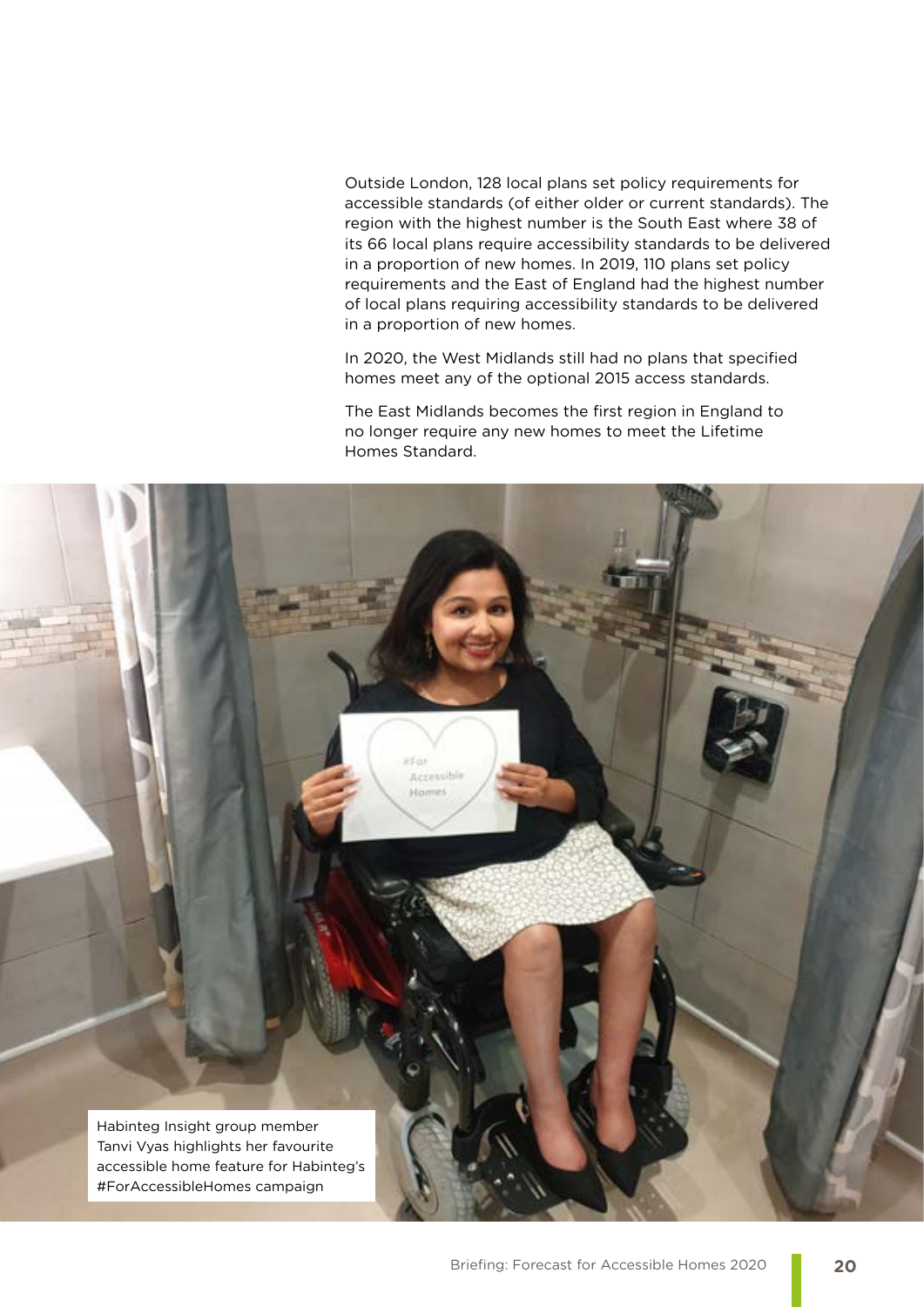# Conclusion and recommendations

The findings of this forecasting exercise show that the proportion of new homes planned to be built to accessible standards in the next decade is smaller than revealed in the 2019 analysis.

This demonstrates clearly that the current system is not having the positive effect on accessible homes supply that was intended. The policy framework, which places responsibility for planning accessible homes with Local Planning Authorities, subject to demands of proof of need and viability, appears to be having a downgrading impact on the number of new accessible homes that are set out in plans. Continuing in this way is not an option if we want to see homes built that will meet the needs of the whole community.

Habinteg are calling for action at both a national and local level.

We are calling on National Government to:

- **•** establish M4(2) as the new regulatory baseline following the consultation on raising accessibility standards for new homes, with the additional requirement to supply a proportion of homes meeting wheelchair user dwellings standard
- **•** set a clear expectation that each Local Planning Authority must plan for a set proportion of new homes to be delivered to wheelchair accessible standards, either through a nationally applicable minimum requirement or a locally devised proportion which must be clearly stated in every iteration of the local plan set out a policy for a proportion of wheelchair accessible properties to be built within each iteration of their local plan
- **•** set a firm expectation that all local authorities maintain a register of the number of people awaiting wheelchair accessible housing in their area along with details of their household profile and preferred tenure
- **•** establish a system for accurately recording the number of new homes built to the M4(2) and M4(3) standards.

We are calling on Local Planning Authorities to:

- **•** be thorough and proactive in planning for the housing needs of older and disabled people, establishing clear requirements for a proportion of all new housing to be built to the Building Regulations optional access standards
- **•** to specifically name M4(2) and M4(3) standards in their plans with clear percentages of new homes required in each, regardless of whether a regional strategy or plan indicates an overarching requirement or not.

We are calling on the Planning Inspectorate to:

**•** challenge any Local Planning Authority if their plan fails to set specific requirements for the delivery of a proportion of all new homes to meet M4(2) Category 2 and M4 (3) Category 3 standards.